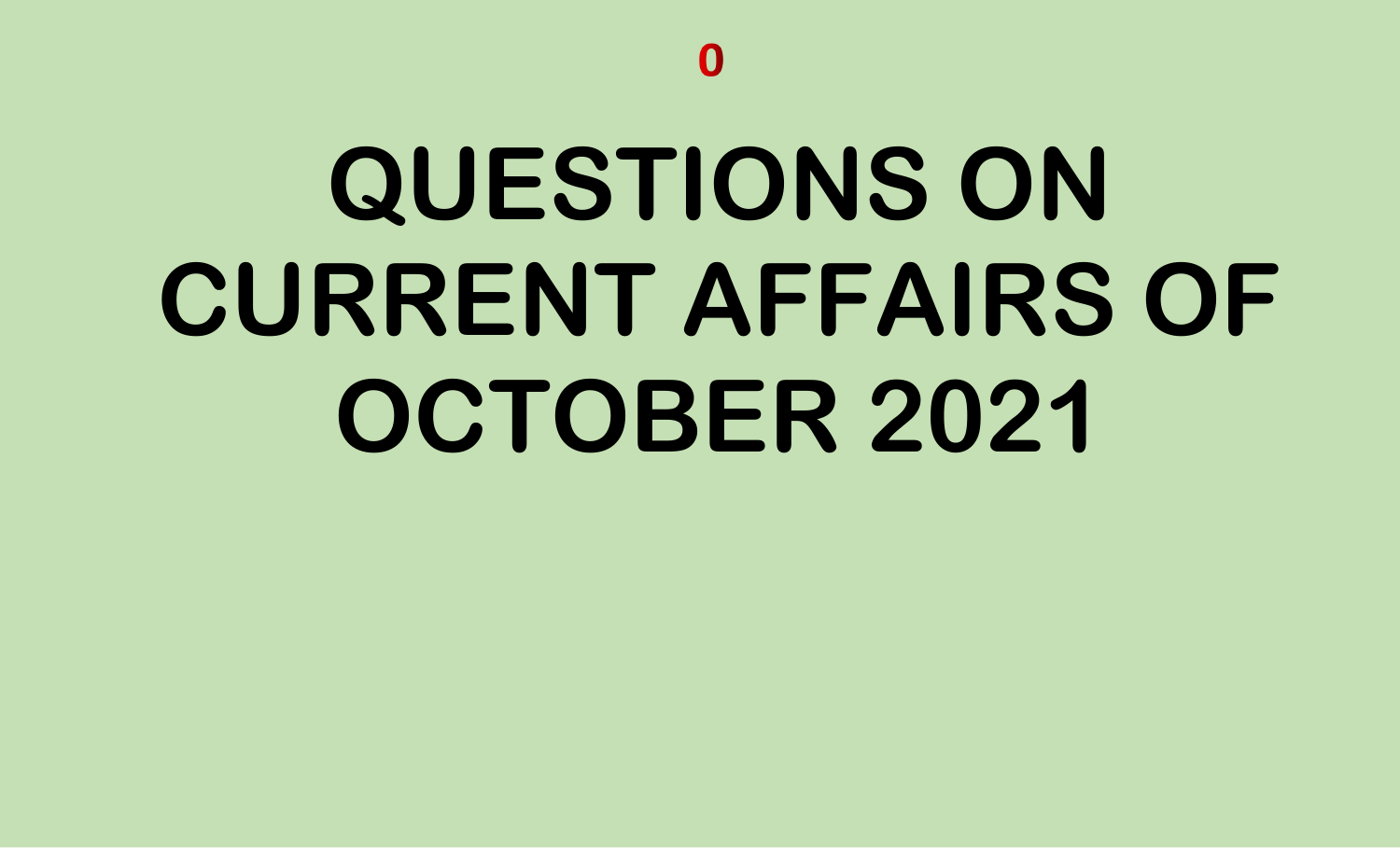**1. Which of the following was the venue of G-20 Summit held in October 2021? a. Rome b. Venice**

- **c. Madrid**
- **d. Berlin**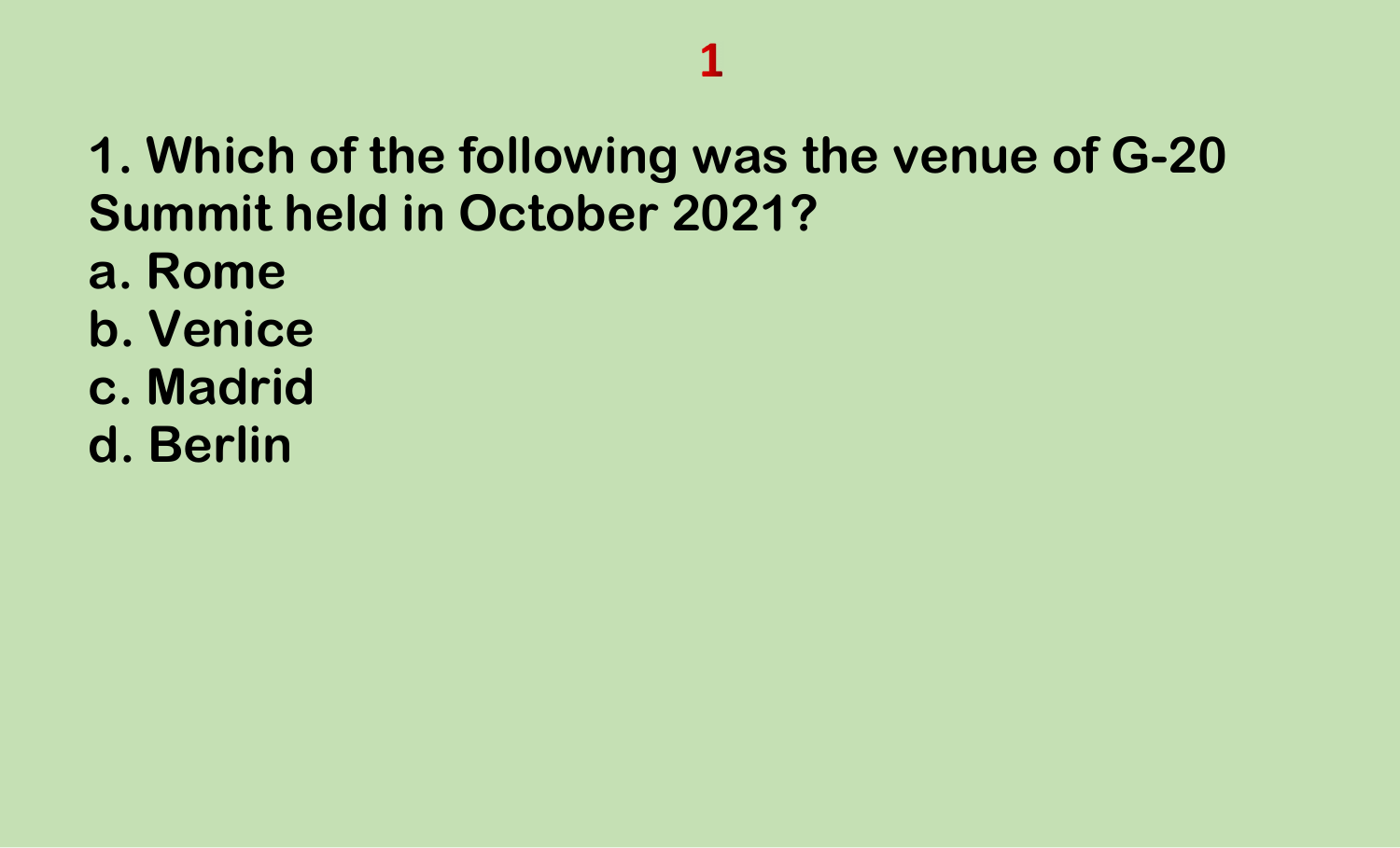**2. Which of the following is India's official entry to the Academy Awards 2022? a. Aarkkariyam**

- **b. Mandela**
- **c. Koozhangal**
- **d. Karnnan**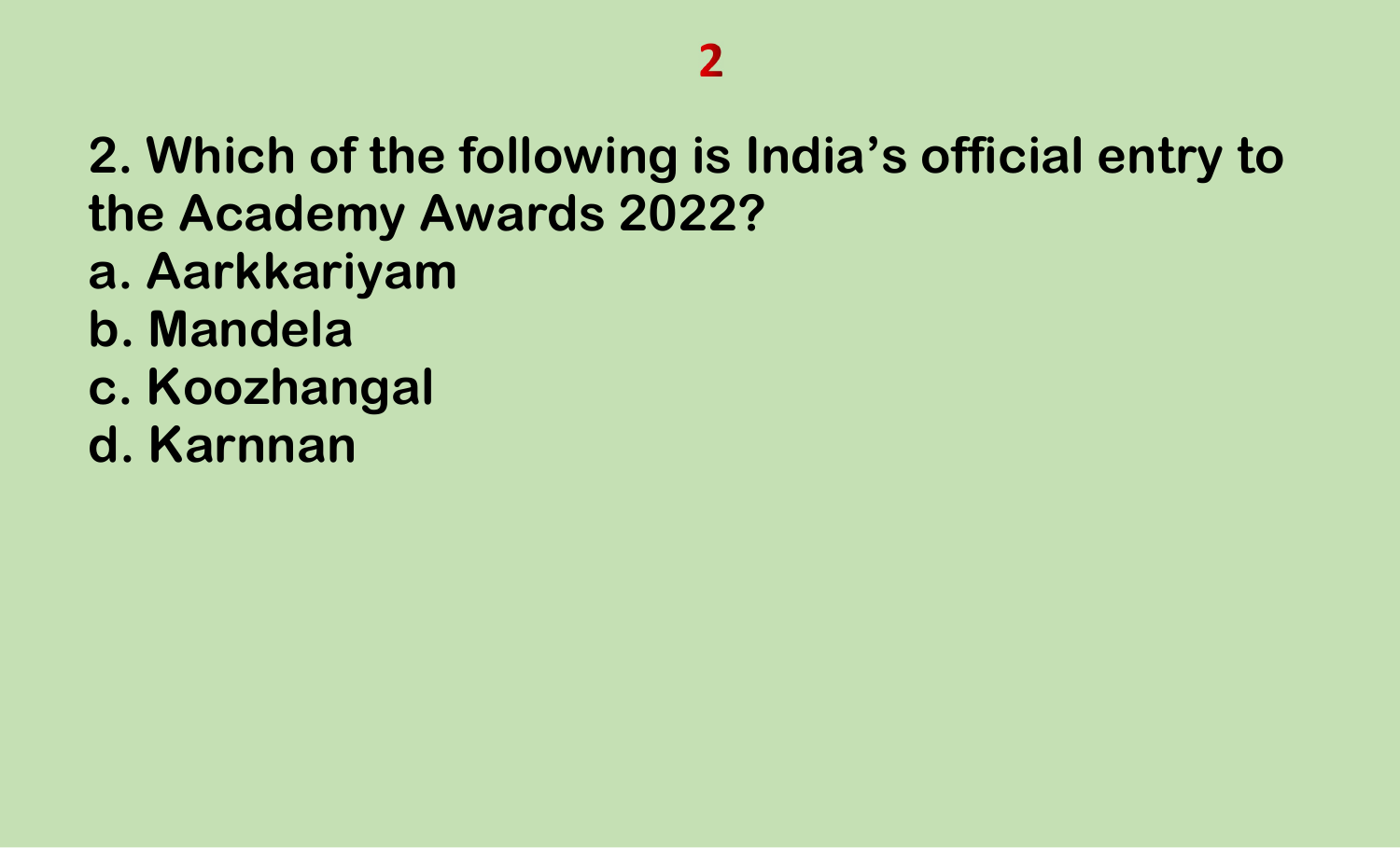**3. Which of the following countries under the Queen of United Kingdom, elected its first President in October 2021 to replace the Queen as the Head of the State?**

- **a. Bahamas**
- **b. Tuvalu**
- **c. Jamaica**
- **d. Barbados**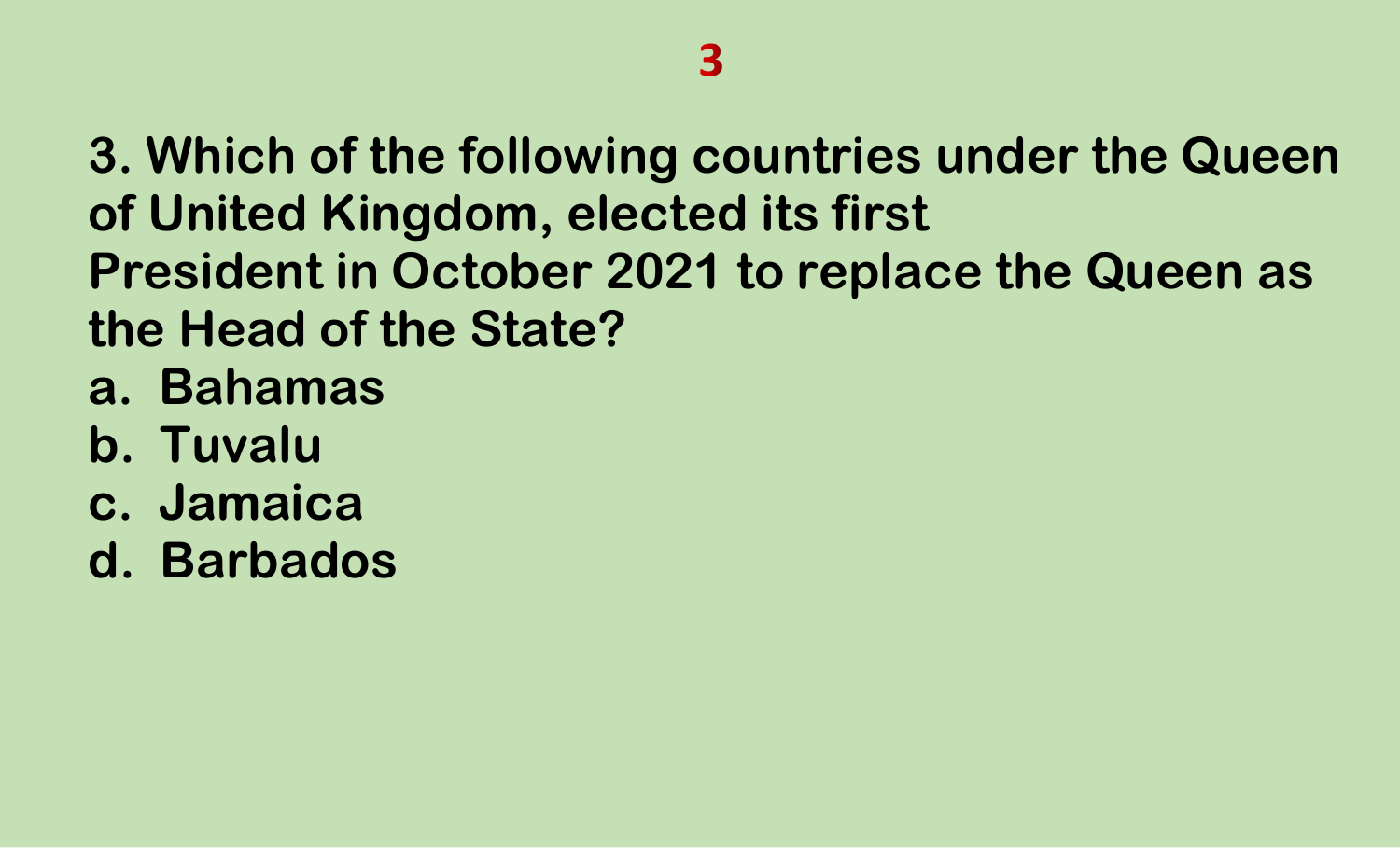**4. Which country has won the 2020 Thomas Cup badminton championship for men?**

- **a. Indonesia**
- **b. China**
- **c. Malaysia**
- **d. Thailand**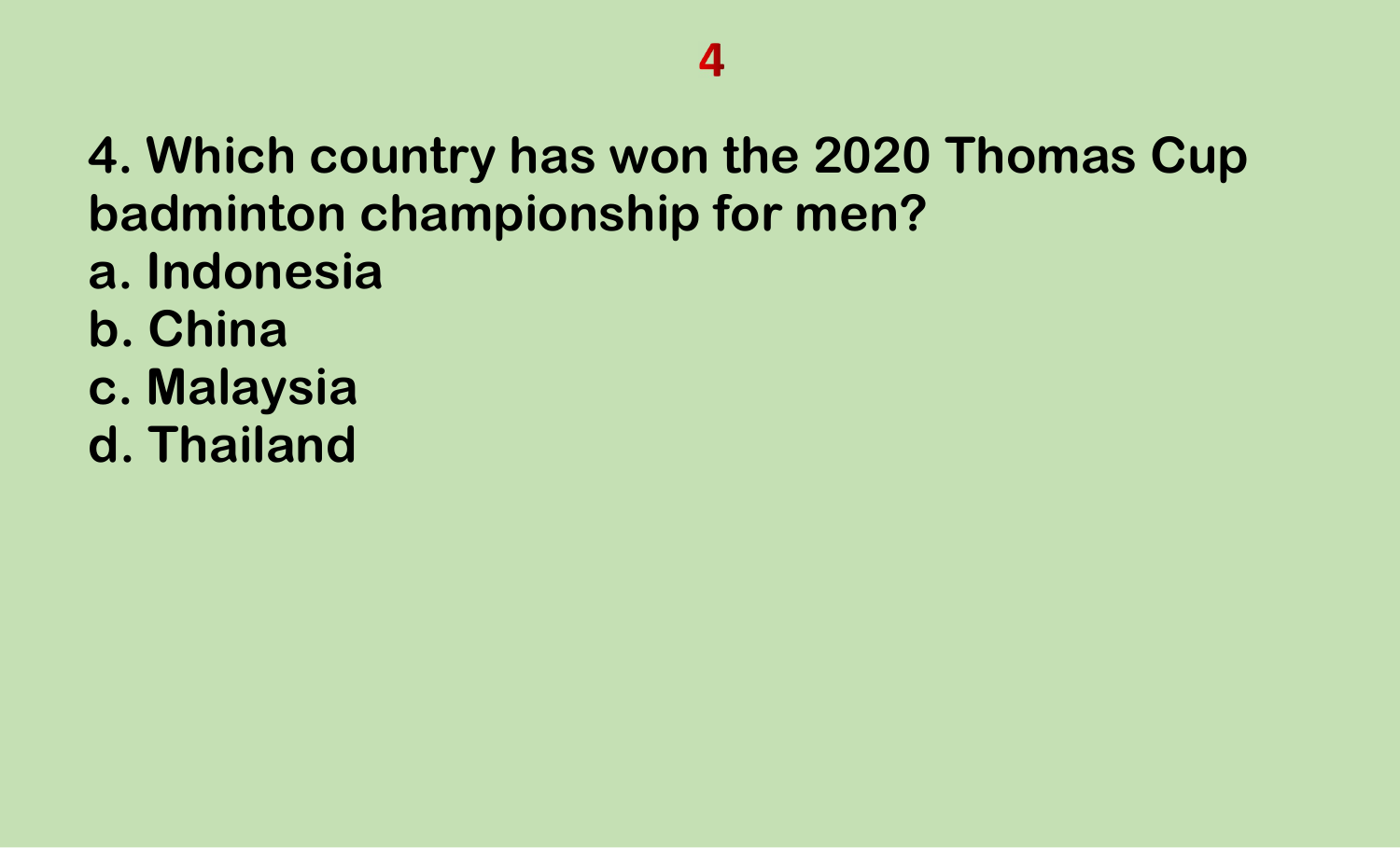**5. Which of the following PSUs was conferred the Maharatna status in October 2021?**

- **a. Power Grid Corporation**
- **b. Power Finance Corporation**
- **c. Hindustan Aeronautics Ltd**
- **d. Engineers India Ltd**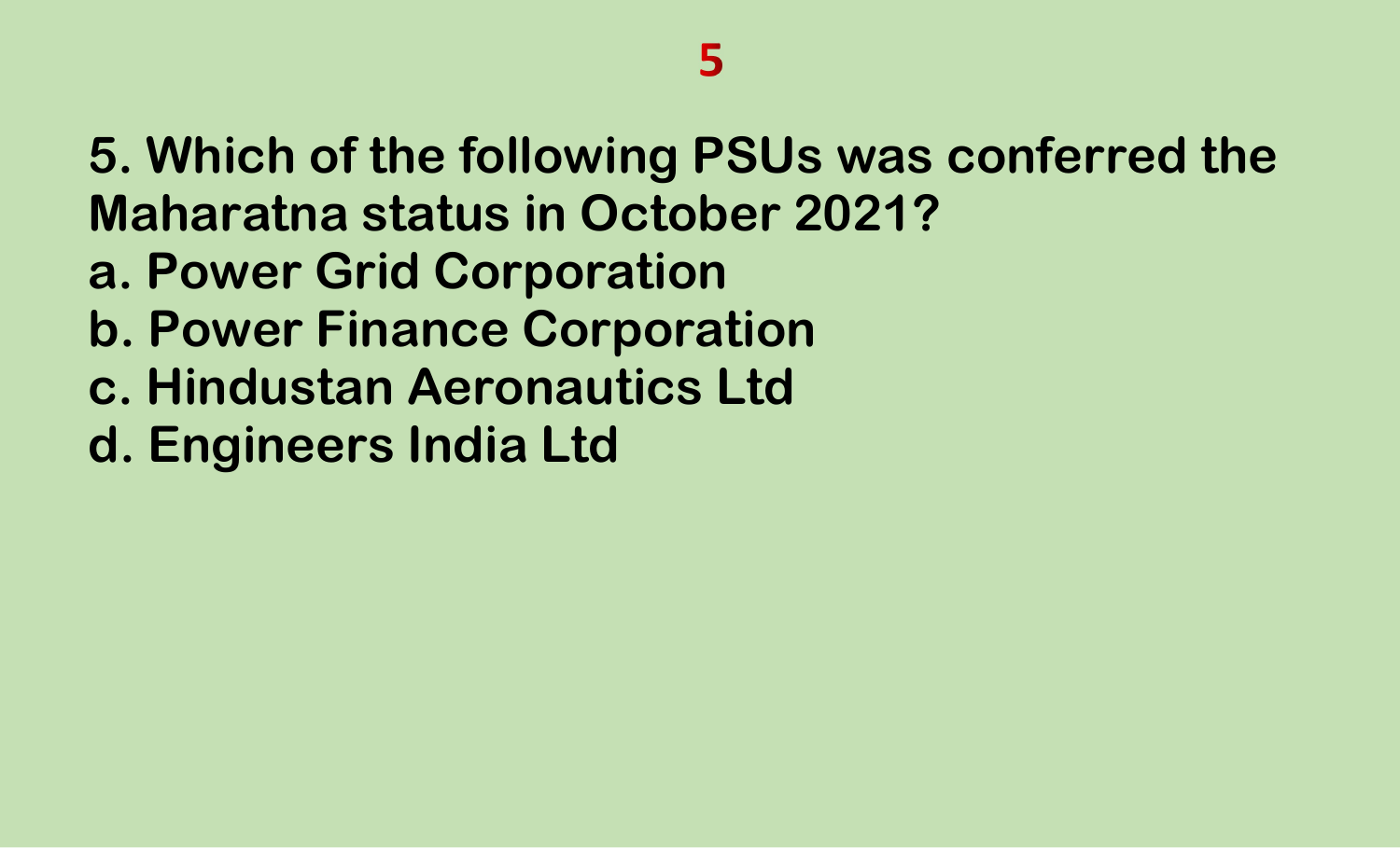**6. Which role was played by Arvind Trivedi, who passed away recently, in the television serial Ramayan?**

- **a. Lakshmana**
- **b. Meghnad**
- **c. Sugreev**
- **d. Raavan**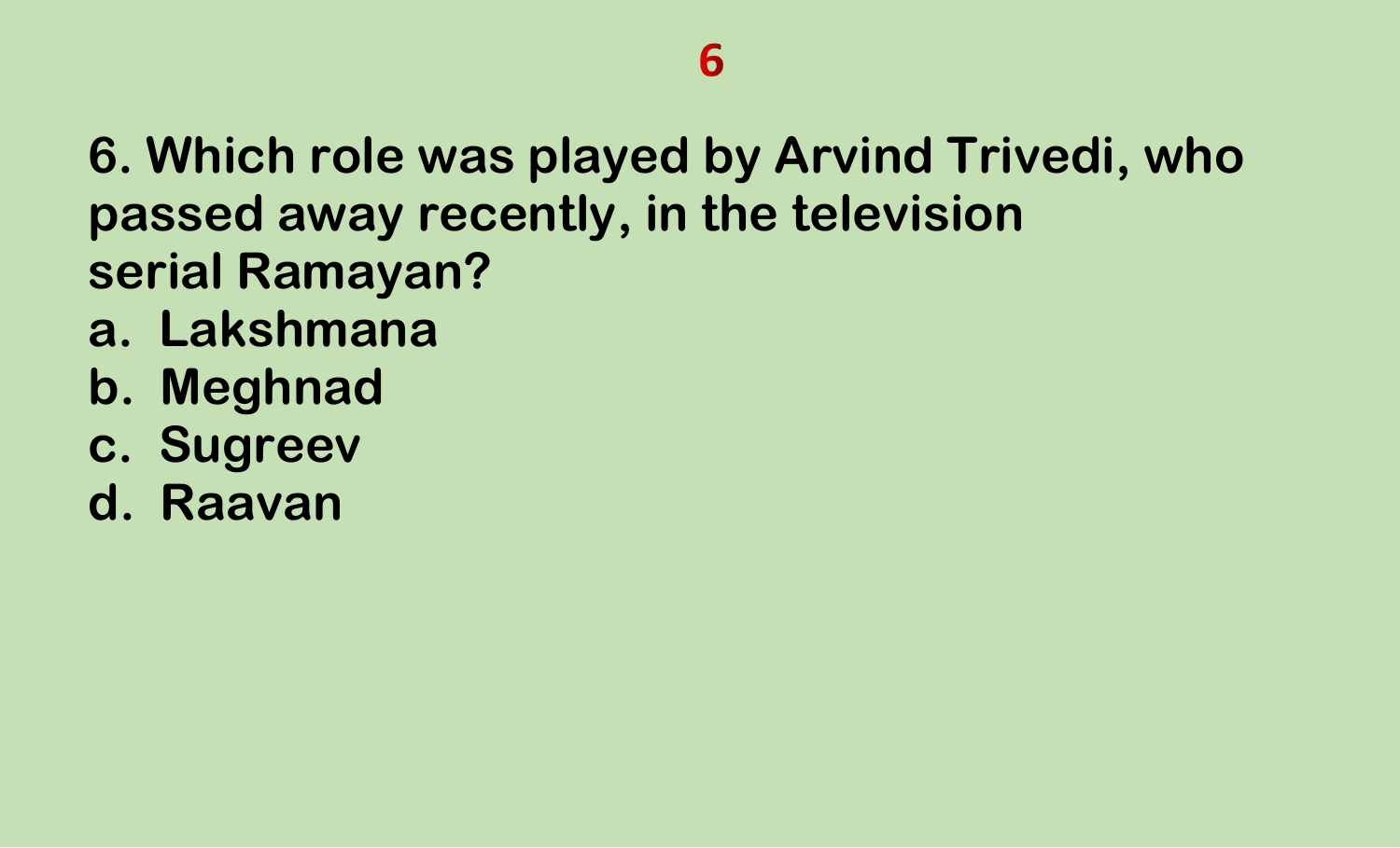# **7. Which team has won the 2021 Durand Cup football championship?**

- **a. Goa**
- **b. Mohammedan**
- **c. Bengaluru**
- **d. Gokulam Kerala**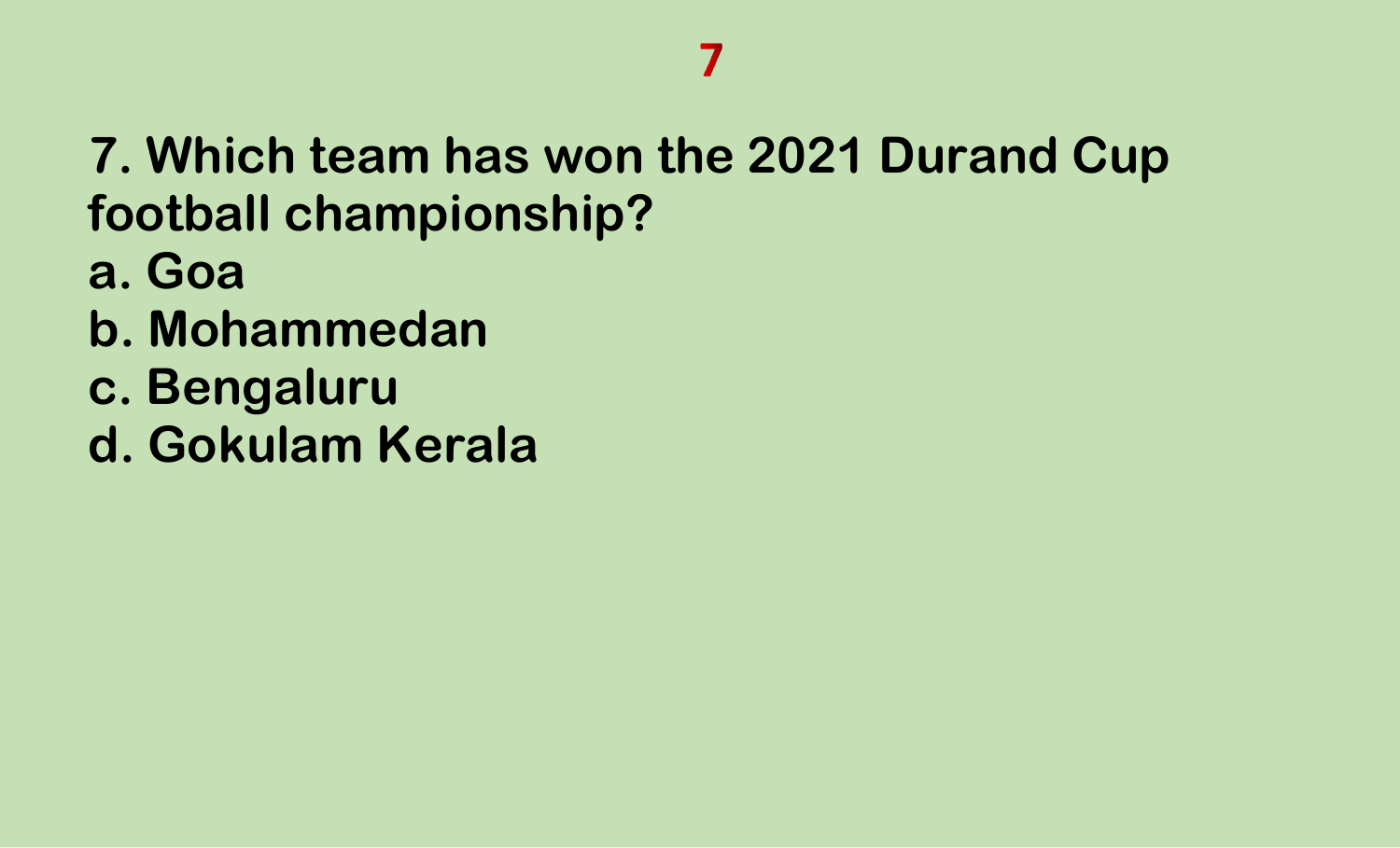**8. Which of the following is the new corporate name of Facebook Inc?**

- **a. Beta Platforms Inc**
- **b. Meta Platforms**
- **c. Delta Platforms**
- **d. Marc Platforms**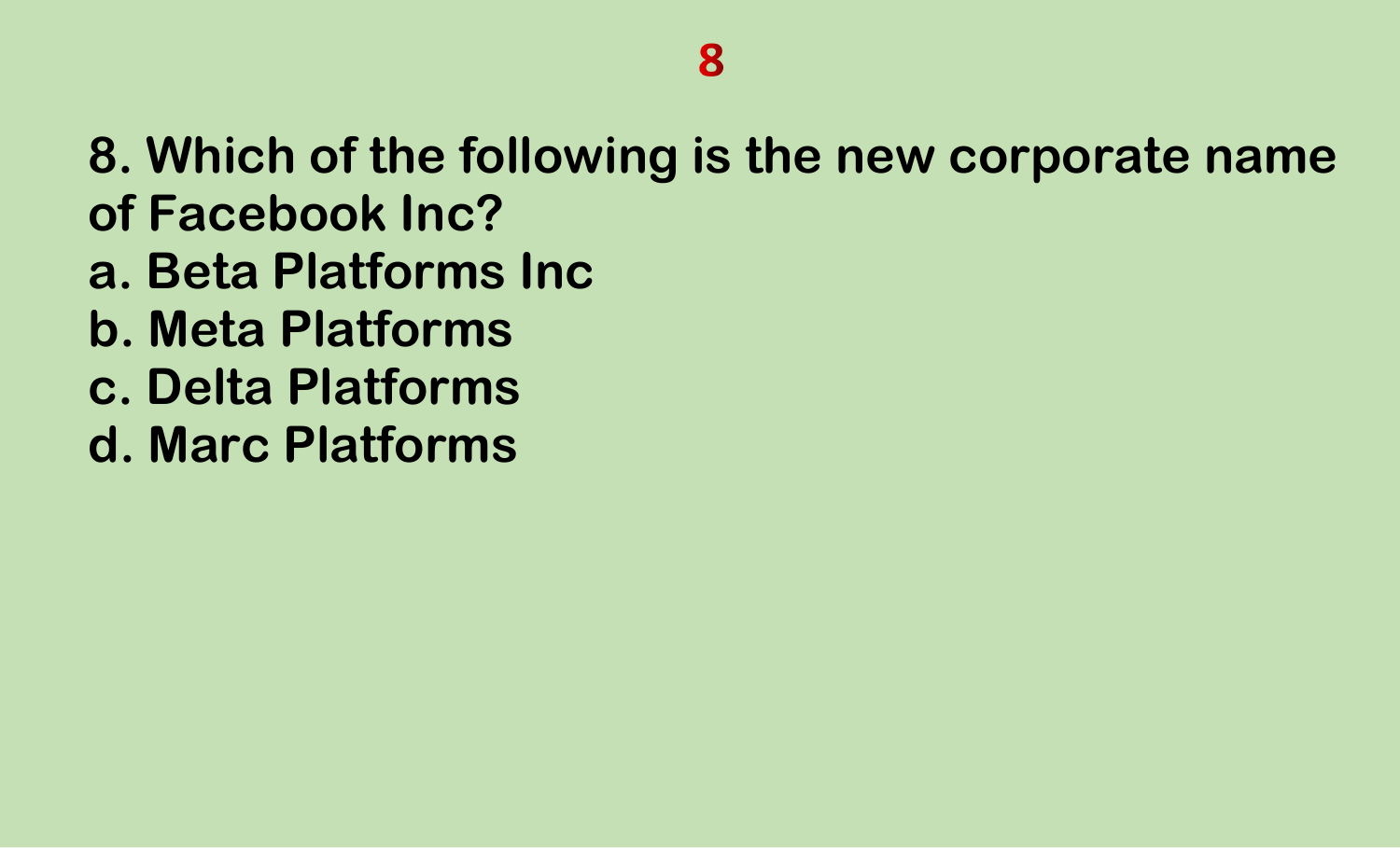**9. Mr. Abdurazak Gunrah is this year's recipient of Nobel Prize in –**

- **a. Physics**
- **b. Peace**
- **c. Literature**
- **d. Chemistry**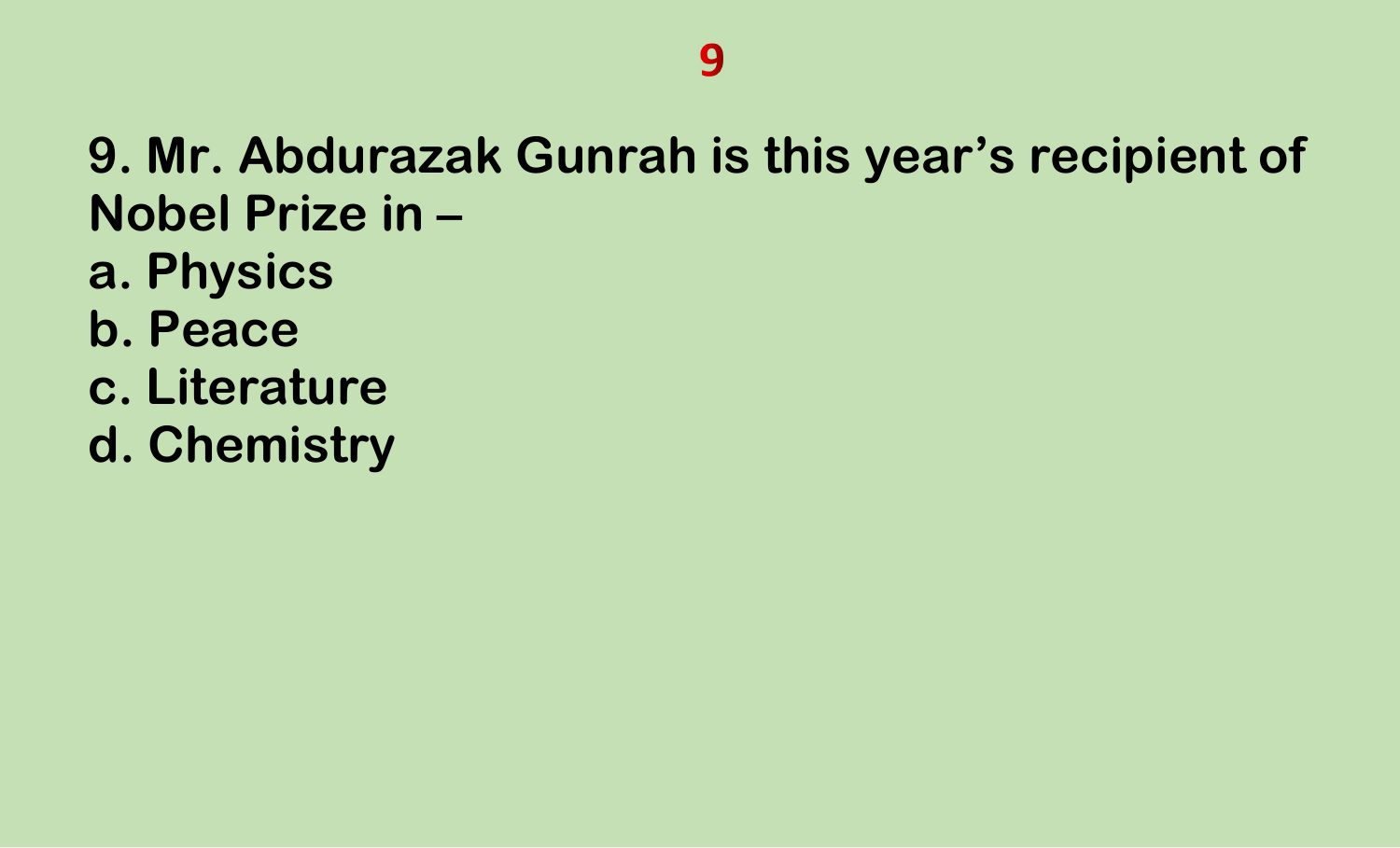**10. In the Global Hunger Index 2021 released in October 21, which country was ranked worse than India?**

- **a. Pakistan**
- **b. Bangladesh**
- **c. Nepal**
- **d. Afghanistan**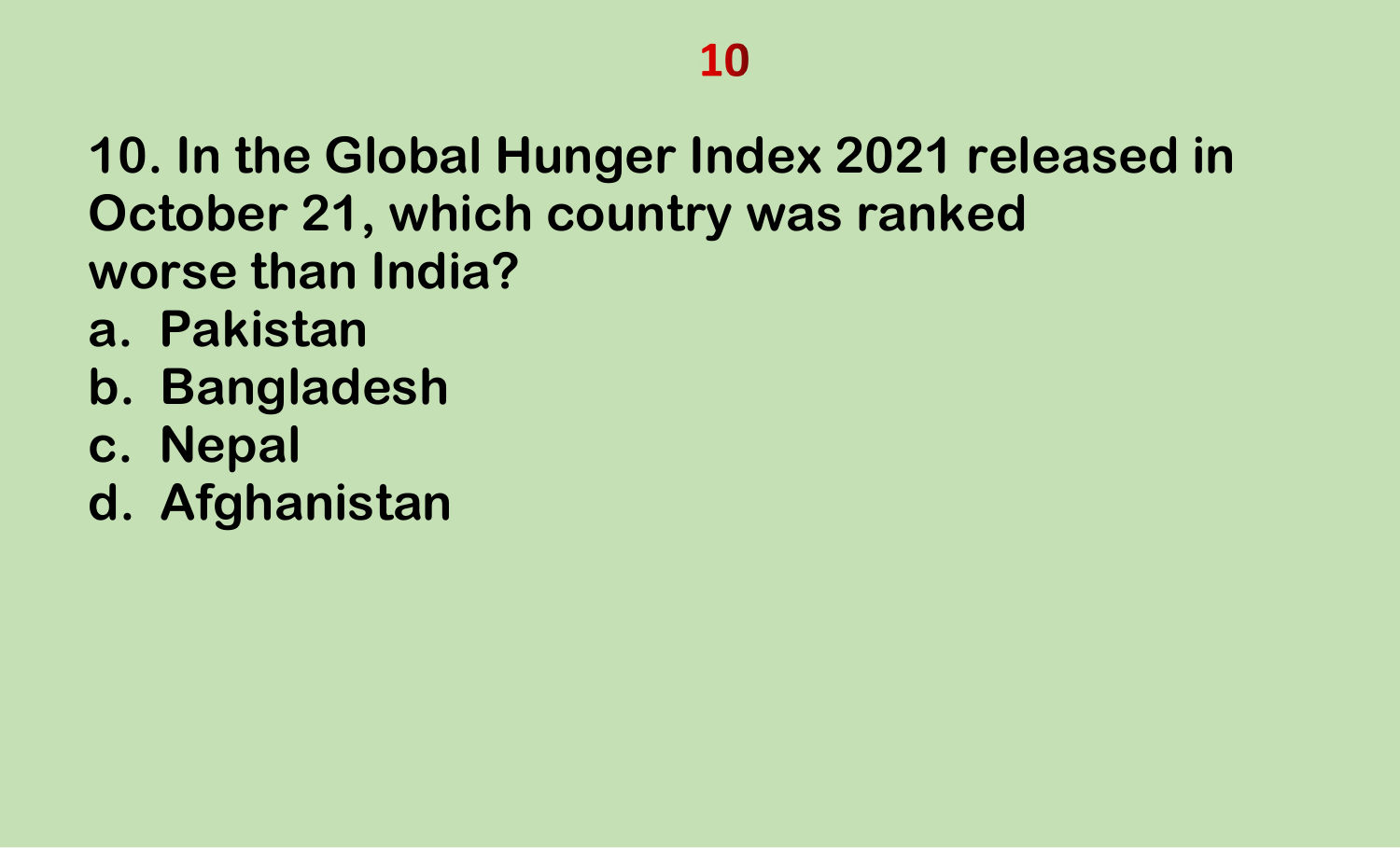**11. How many new Public Sector Undertakings were created in October 2021 after dissolving the Ordinance Factory Board? a. Five**

- **b. Six**
- **c. Seven**
- **d. Eight**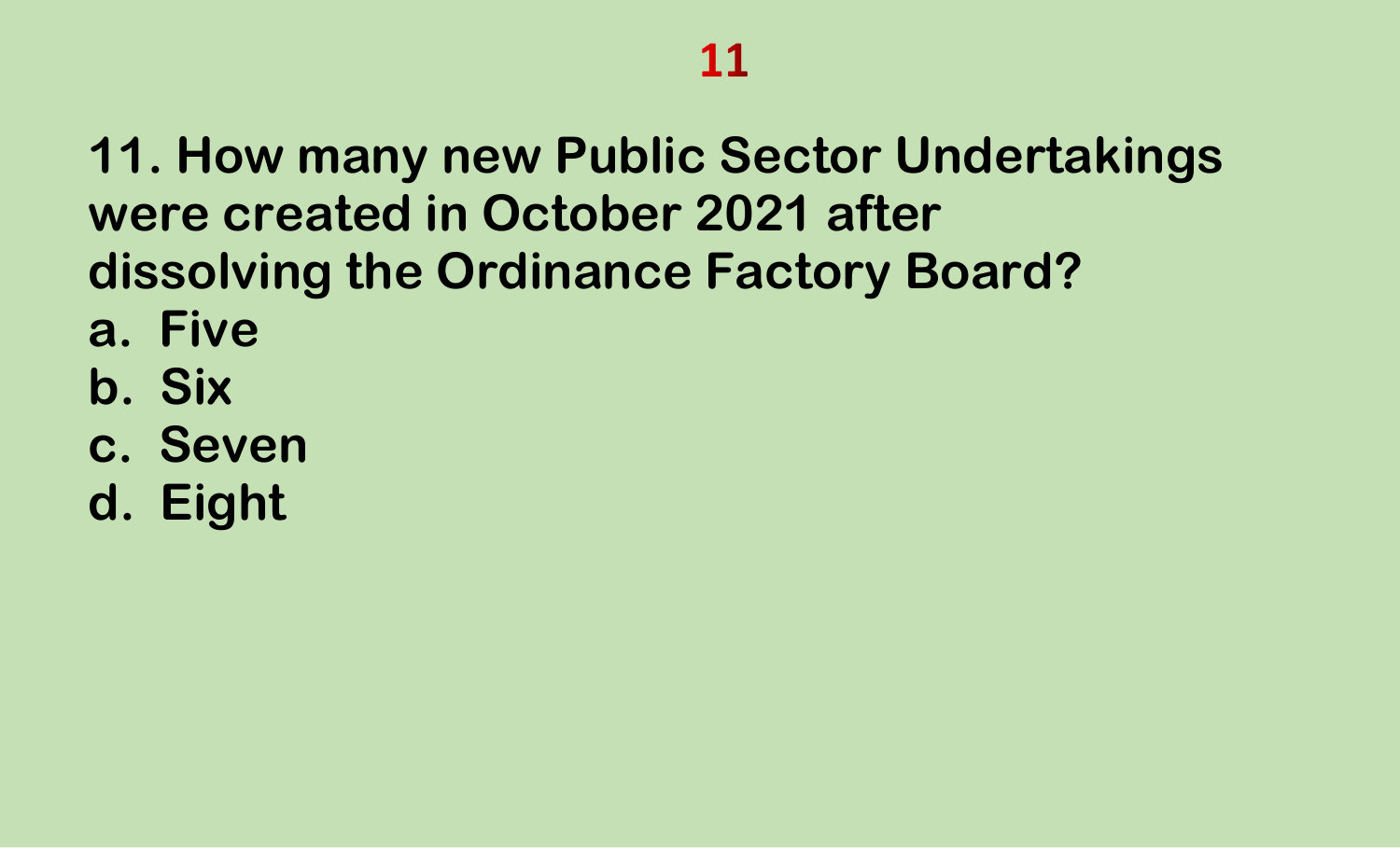**12. Which of the following international awards was conferred on Legal Initiative for Forest and Envoronment (LIFE) in October 2021?**

- **a. Nobel Peace Prize**
- **b. Right Livelihood Award**
- **c. Magsaysay Award**
- **d. Champions of the Earth Award**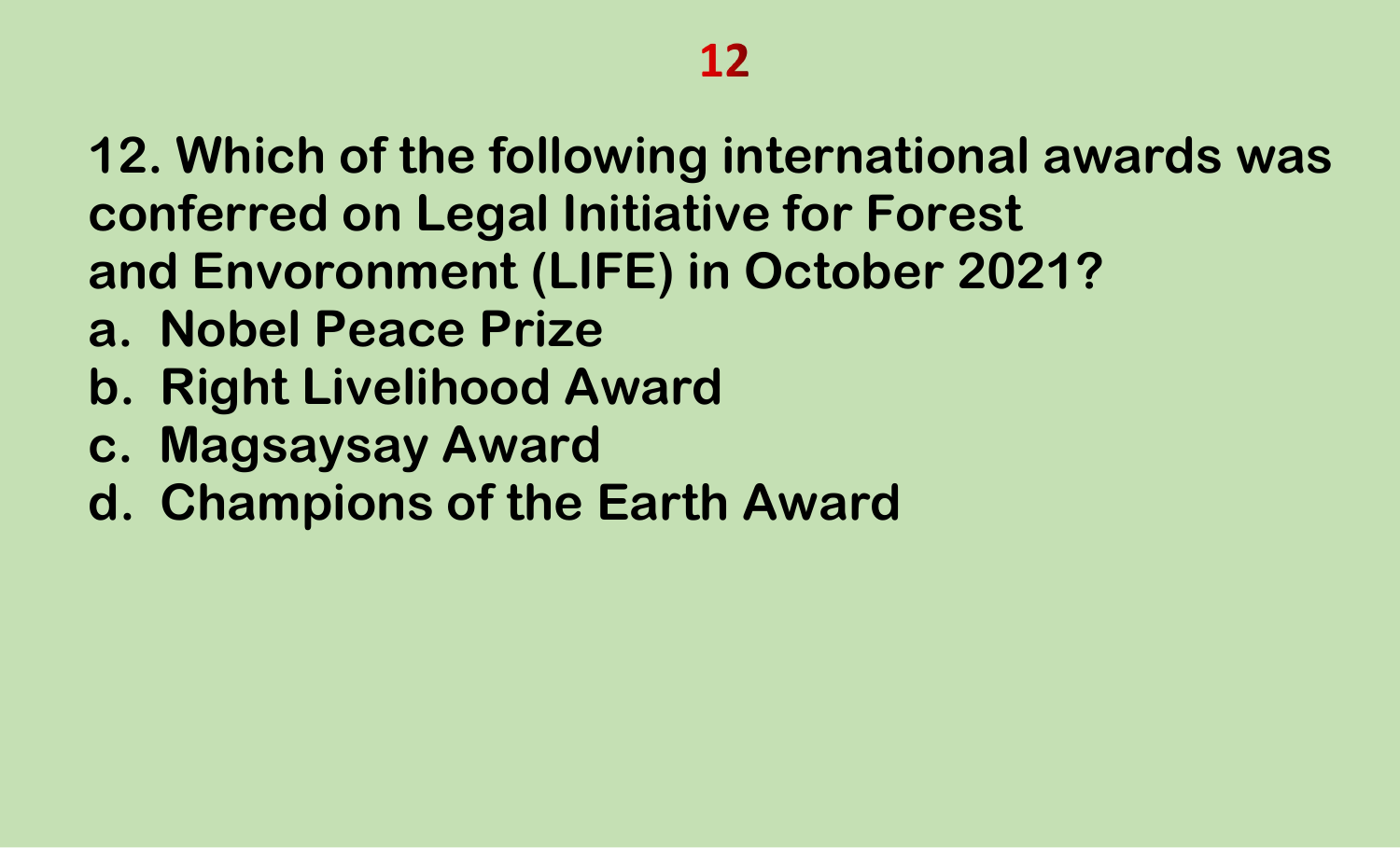**13. Which of the following comic book characters has been chosen to be the mascot of Namami Gange programme? a. Chacha Chaudhary b. Chota Bheem c. Mowgli**

**d. Shikari Shambhu**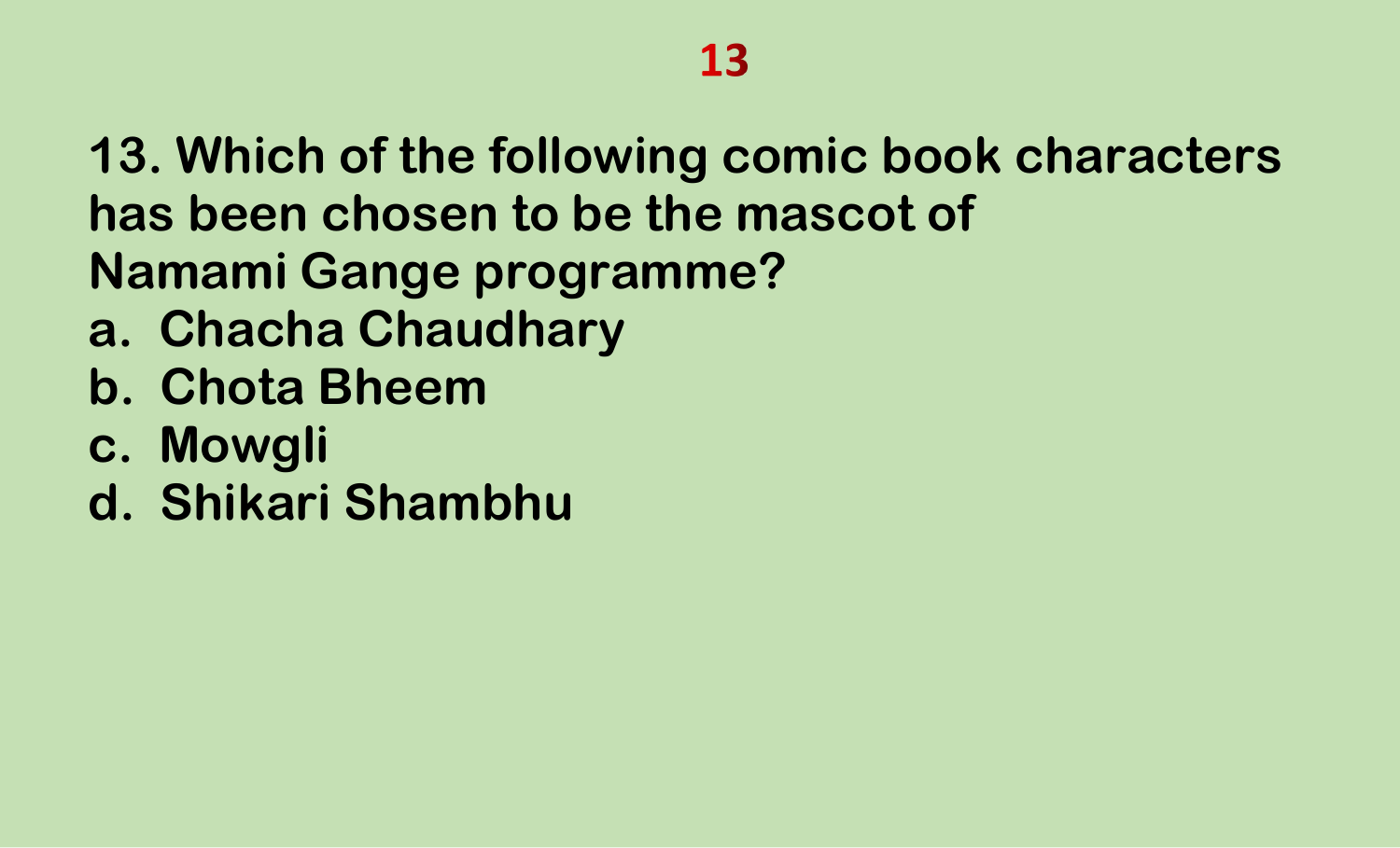**14. What is the name of the portal launched by the Govt to provide employment opportunities to senior citizens? a. VARISHT b. SACRED c. SAMMAN**

**d. ZINDAGI**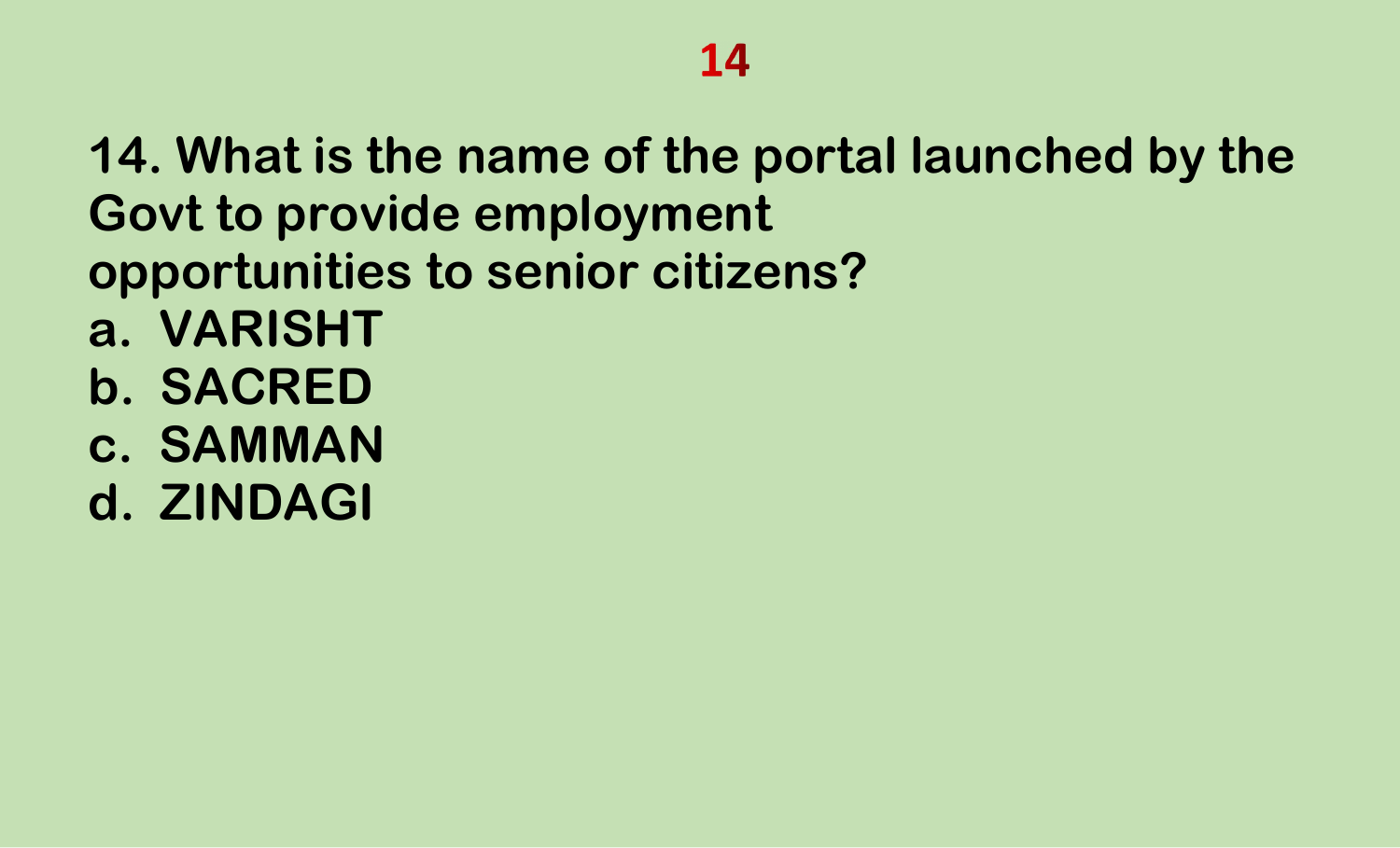**15. At which of the following places was the world's largest flag, the Indian Tricolor first displayed in October 2021? a. Kargil b. Delhi**

- **c. Leh**
- **d. Tawang**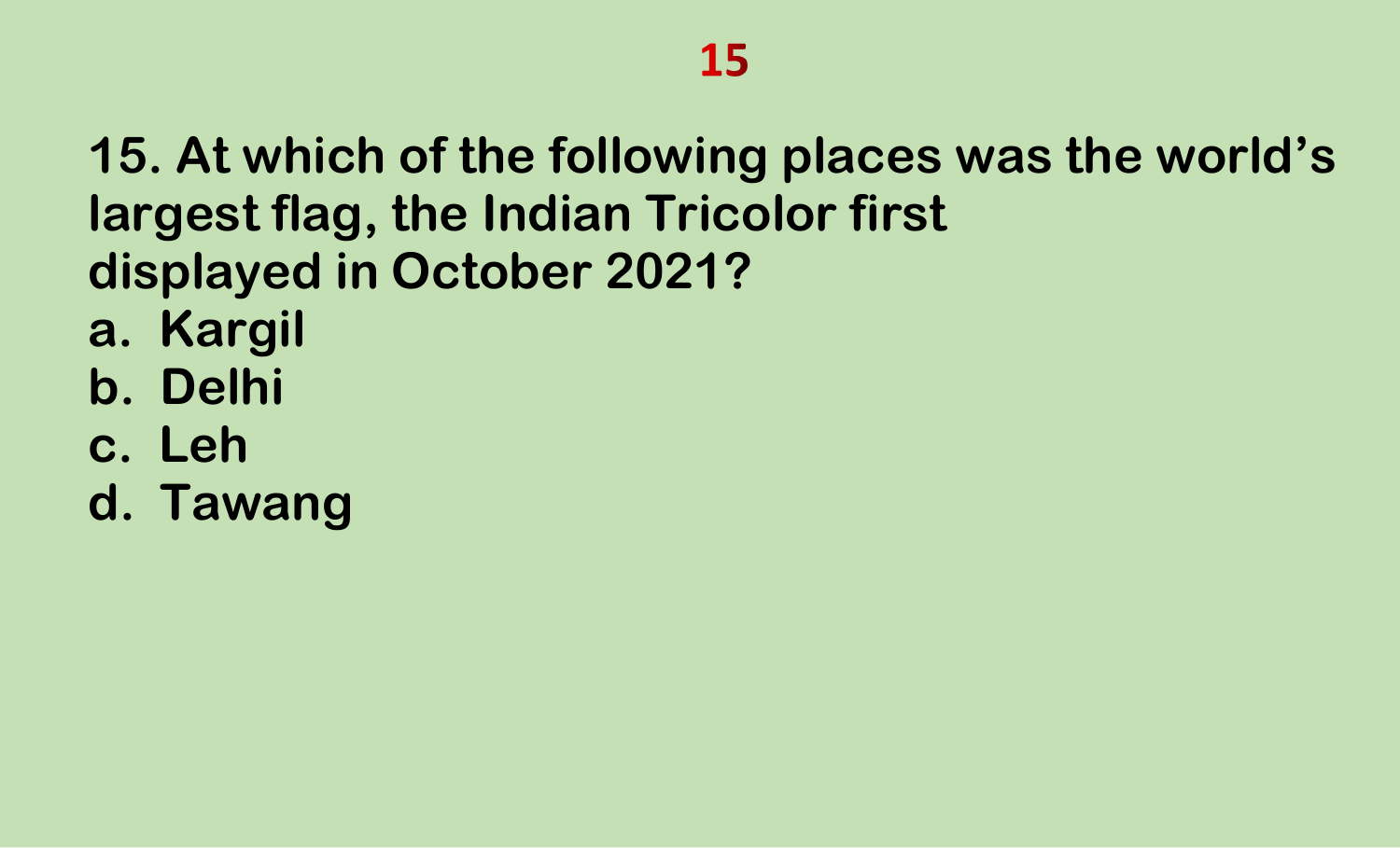**16. Which of the following combination of military exercise and participating country is wrong?**

- **a. Mitra Shakti – India, Sri Lanka**
- **b. Jimex – India, Japan**
- **c. Yudh Abhyas – India – Russia**
- **d. Ajeya Warrior – India, United Kingdom**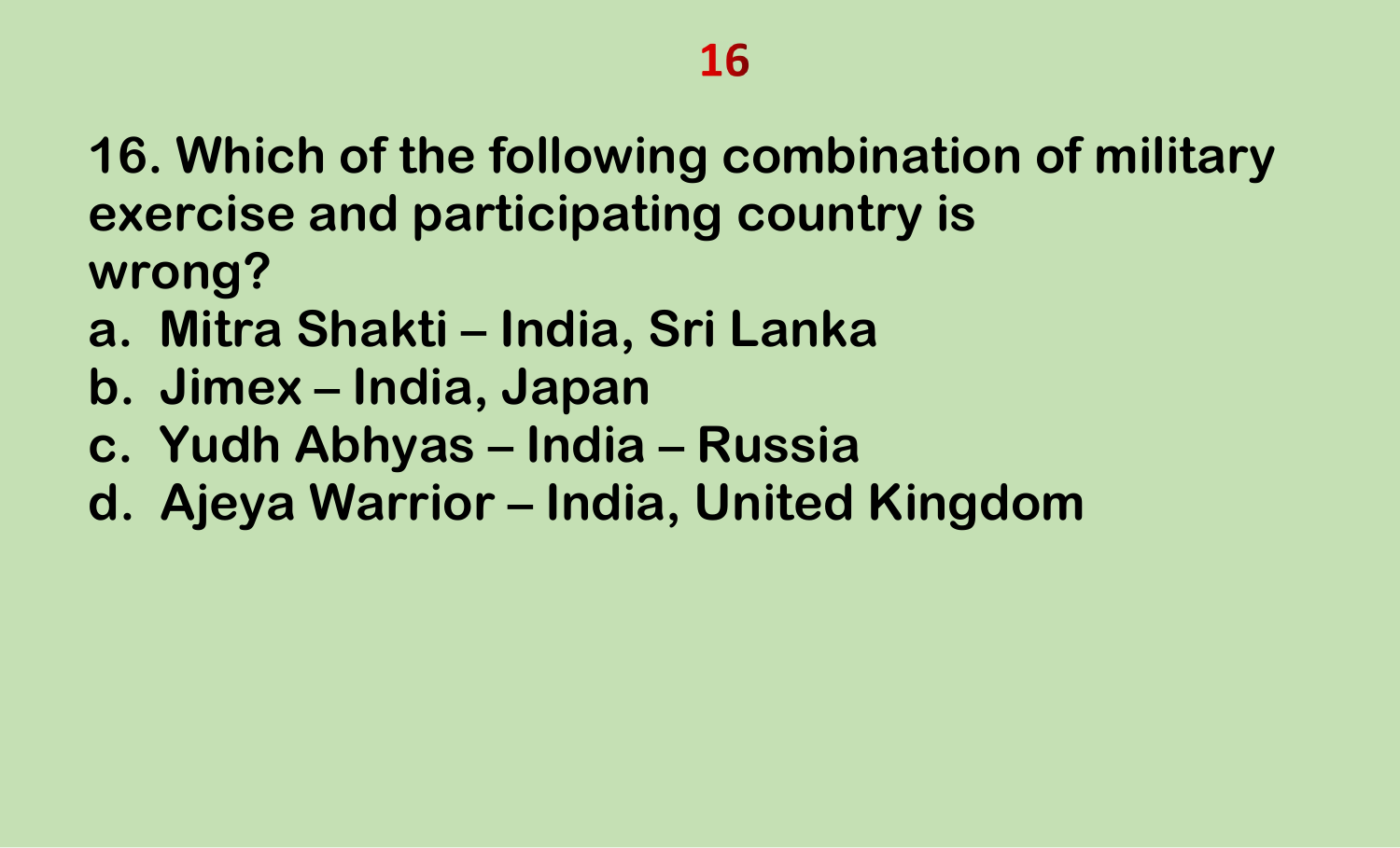**17. Which of the following days is observed on 05 October?**

**a. World Postal Day**

**b. World Teachers Day**

**c. World Sight Day**

**d. World Habitat Day**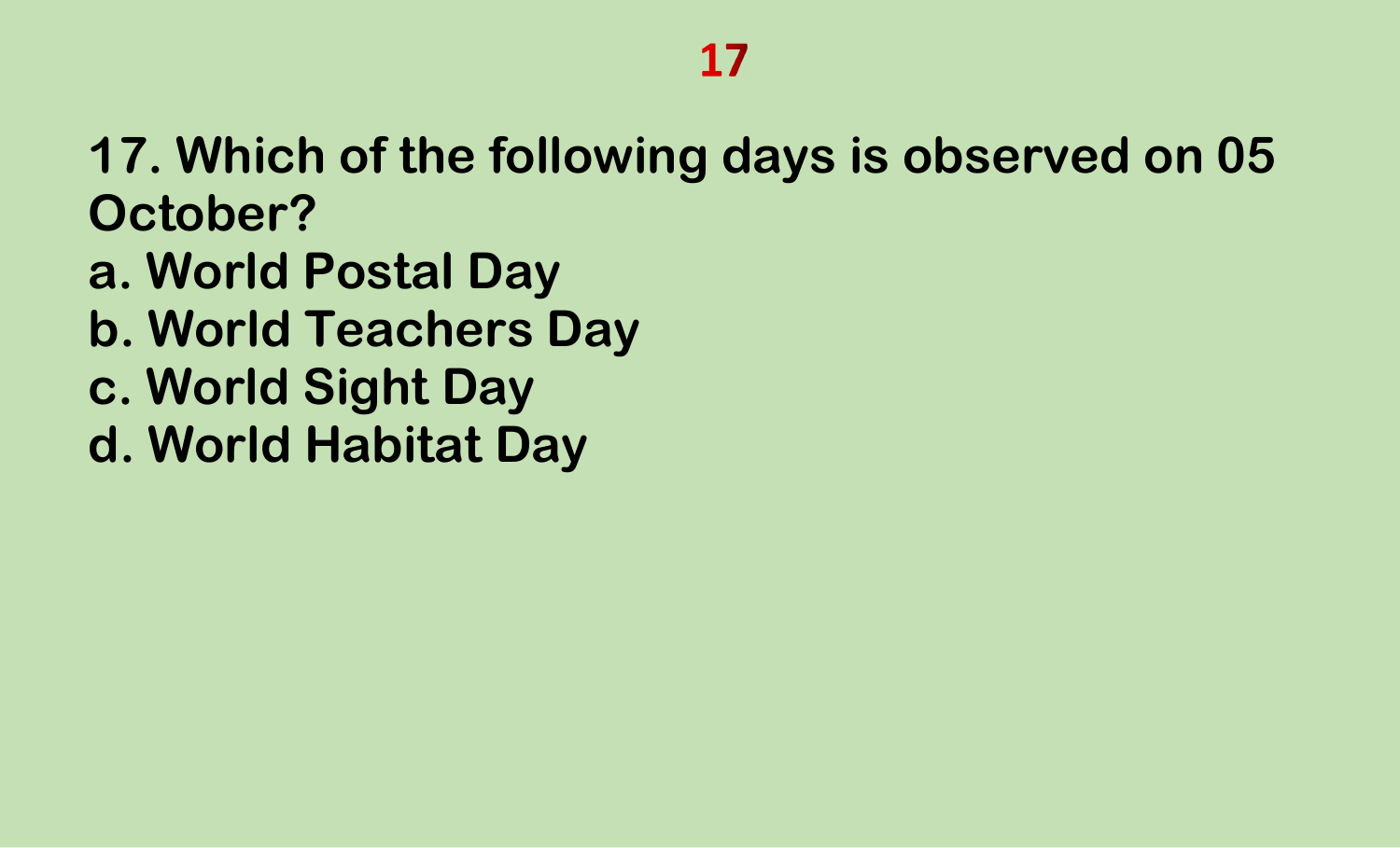**18. Which country has won the 2020 Uber Cup badminton championship for women?**

- **a. Japan**
- **b. China**
- **c. Malaysia**
- **d. Thailand**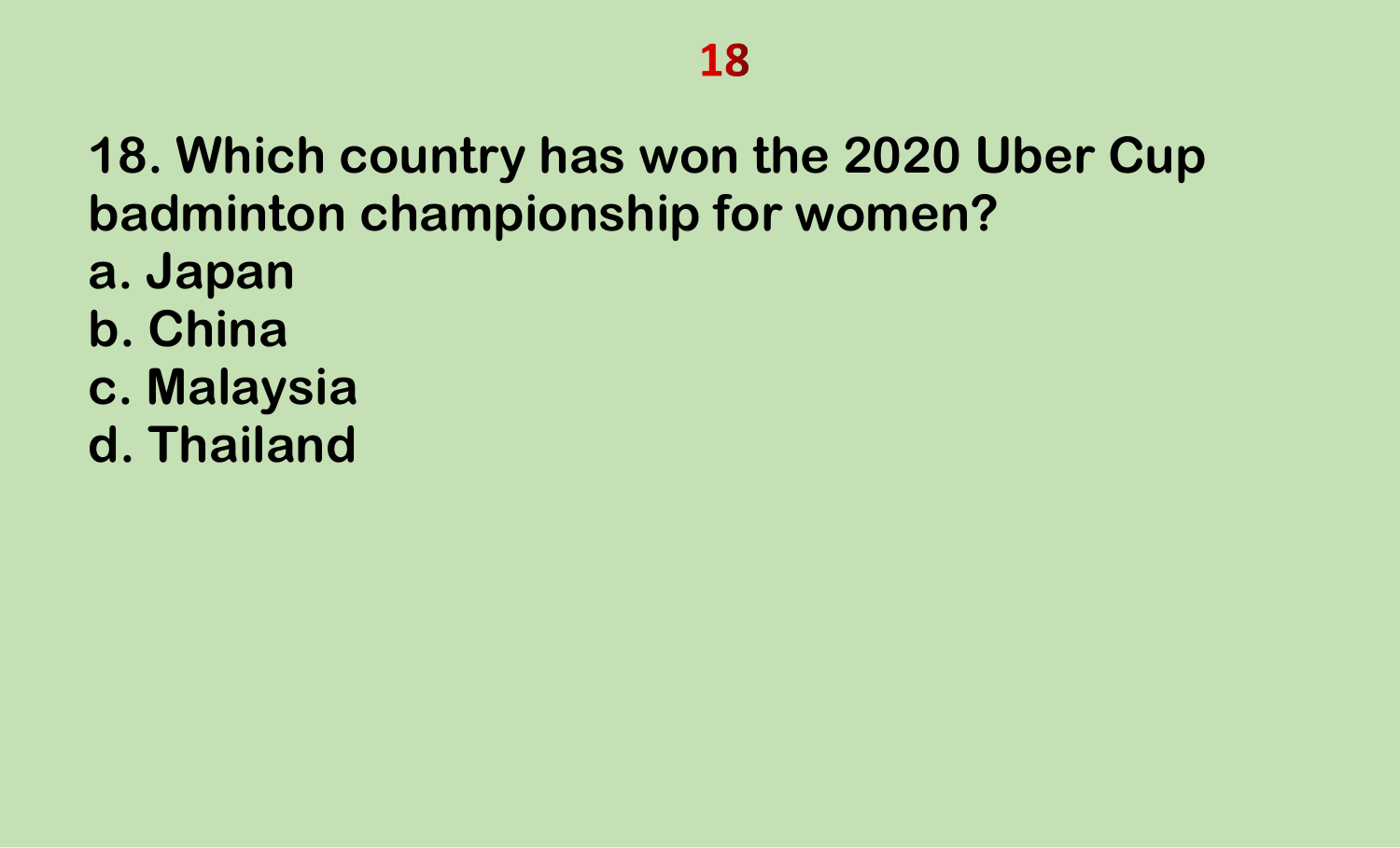